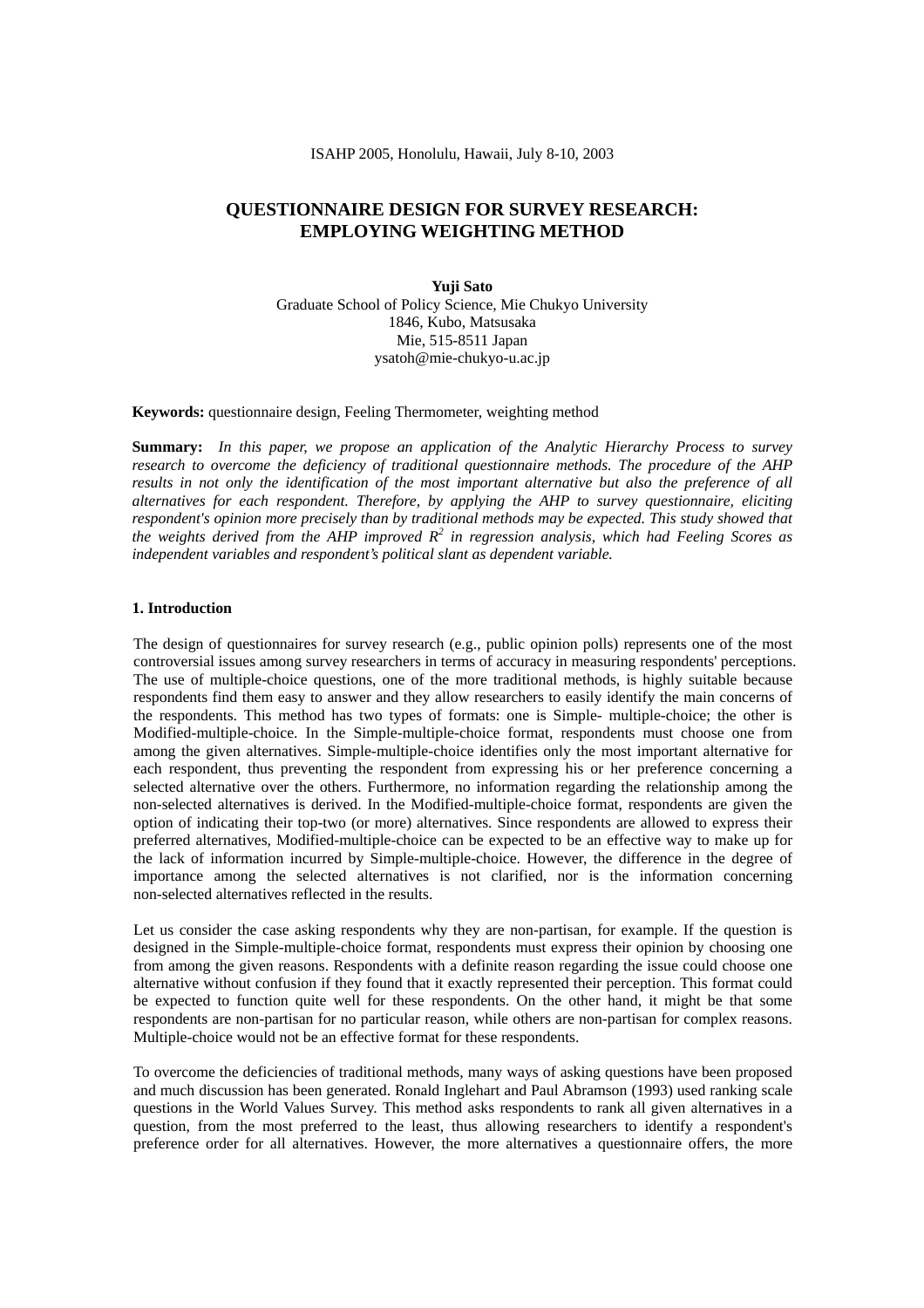difficult it is for the respondent to answer. Indeed, one respondent in a survey needed 25 minutes to complete the ranking of over 40 alternatives.

In contrast, a group of researchers at the University of Michigan developed rating scale questions called the Feeling Thermometer (FT), which has a scale from 0, the coldest feeling toward alternatives, to 100, the hottest, with 50 being neutral. In surveys, respondents express their perception by indicating their "temperature" to all alternatives given in a question. This method helps respondents precisely clarify their preference; however, consistency among responses to the alternatives is not always satisfactory.

One possible option for such survey research is to use the Analytic Hierarchy Process (AHP). One of the most popular methods for decision-making, the AHP was proposed by T. Saaty (1977, 1980). Since then, the AHP has been used by many individuals and groups in various fields because of its user-friendly interface for multi-criteria decision-making (Vargas, 1990). In the AHP process, data on decision-makers' judgments, called pair-wise comparisons, are aggregated, and the degree of importance of each alternative is quantified for each decision-maker. This procedure identifies not only the most important alternative but also the preference for all alternatives for each decision-maker. Therefore, by applying the AHP to survey research questionnaires, respondents' perceptions can be clarified more precisely than by traditional methods (Sato, 2003, 2004).

In this study, we compared the answers to two types of questions on a particular issue, each formatted in a different way, one using the FT and the other using the AHP. First, we focused on the difference of the aggregated ranking of alternatives across all respondents between the FT and the AHP. Since both rankings reflect the entire trend concerning each alternative of a population, they are likely to produce similar results. Second, we evaluate the effectiveness of each method in terms of its ability as independent variables in regression analyses. In the above-mentioned comparisons, a data set obtained from a 2004 survey on public opinion was employed. Details of these data sets are shown in Section 3.

## **2. Outline of the AHP**

Saaty developed the AHP as one of the supporting systems for multi-criteria decision-making and as a tool for analyzing the decision-making process. The AHP has the subjective judgment of each decision-maker as input and the quantified weight of each alternative as output. Therefore, not only can objective issues be easily quantified but also the more subjective issues that do not have theoretical values. It has thus been widely used for decision-making (e.g., economic problems, policy evaluation and urban planning (Lootsma, 1989; Saaty, 1994)).

The AHP has three steps to the final output: stratifying the framework of decision-making, pair-wise comparison, and calculating the weight of each alternative. Let  $a_{ij}$   $(i, j=1,..., n)$  denote the relative weight of alternative *i* (*i* for short) to *j*, and  $a_{ij}=1/a_{ij}$ , then the results of all pair-wise comparisons can be summarized as an *n* by *n* reciprocal matrix  $(a_{ii})$  called a pair-wise comparison matrix, where  $a_{ii}=1$  for all *i*=1,…, *n*.

In cases where a pair-wise comparison matrix satisfies transitivity for all pair-wise comparisons, i.e., for arbitrary *i*, *j* and *k*,  $a_{ik} \cdot a_{ki} = a_{ij}$  (*i*, *j*,  $k = 1, \ldots, n$ ) holds, the rank of such pair-wise comparison matrix equals 1, its Frobenius root is always equal to *n*, and the remaining eigenvalues are all 0 for any  $a_{ij}$  (Nikaido, 1968). Thus, the eigenvector corresponding to the Frobenius root is always non-negative, and each element of the eigenvector standardized by  $l_1$ -norm can be interpreted as the degree of importance of each alternative.

Decision-makers, however, sometimes make judgments inconsistently, in which case the aforementioned transitivity is not always satisfied. Then the Frobenius root of such an inconsistent pair-wise comparison matrix is always greater than  $n$ , and the difference between the root and  $n$  is equal to the sum of the remaining eigenvalues (Aupetit and Genest, 1993). Therefore, the smaller the difference is, the more consistent the judgment of the decision-maker would be (Murphy, 1993). In the AHP, the quotient of this difference over *n*-1 is defined as the Consistency Index (C.I. for short), which is the criterion for the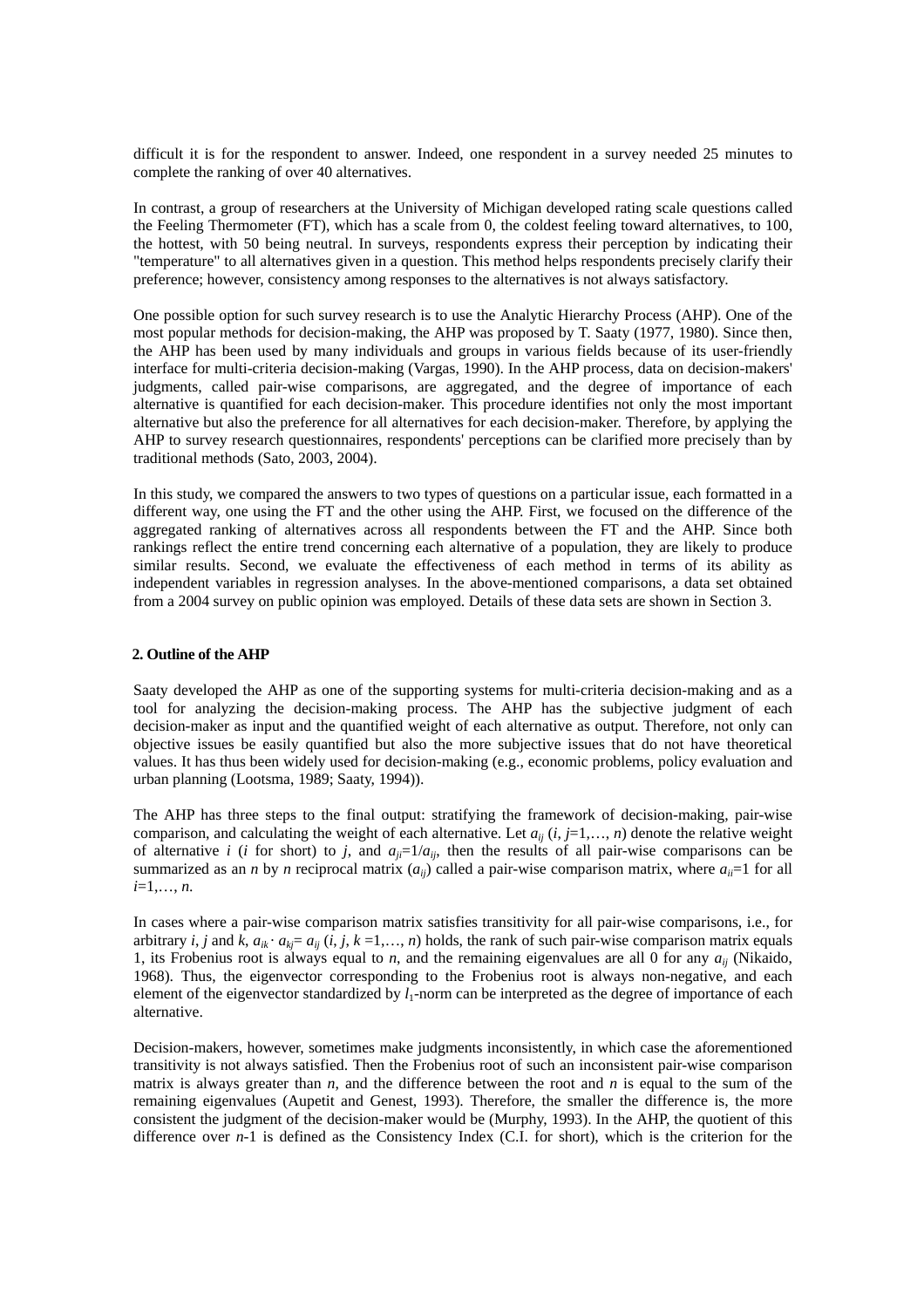consistency of judgments across all pair-wise comparisons (Lootsma, 1991).

## **3. Questionnaire design**

In this study, a data set was employed to compare the answers to two types of questions on a particular issue, each formatted in a different way: one is the FT and the other is the AHP. The data set was obtained from a 2004 survey on public opinion (the Survey, for short). The data set obtained from the survey may reflect each respondent's subjective judgment and thus served as an ideal actual sample in the comparison of the FT and the AHP.

As noted in the previous section, respondents need to respond to a series of redundant pair-wise comparisons in the AHP; therefore, we need to take into account the inconsistency of a pair-wise comparison matrix in analyzing elicited weights. In this study, however, we employed all samples, because "inconsistent respondent" is also an electorate being able to exercise the right to vote when an election would be carried out.

The Survey was carried out in March 2004, one month after Japan Self-Defense Forces was dispatched to Iraq. Respondents were lay citizens of Matsusaka city, Japan. The purpose of the survey was to identify "the political attitude of citizens when the Self-Defense Force was dispatched to a country in the state of warfare." The sample size was 30; each respondent's political attitude was elicited by interviewing him/her one by one.

The Survey included 33 questions. In Qs.9 and 17, respondents were asked their intention to vote for a part in the next election. The parties were: Liberal Democratic Party of Japan (LDP); Democratic Party of Japan (DPJ); New Komeito (NK); Japanese Communist Party (JCP); and Social Democratic Party (SDP). Q.9 was formatted in the FT and Q.17 in the AHP. The FT gave Feeling Score for each party, and the AHP gave the weight of each party.

We also asked respondents about their political slant in Q.13, and whether they support Prime Minister and the president of LDP, Jyunichiro Koizumi, in Q.33. Each of these issues was mutually related to the party electorates would vote for in the House of Councilors election. The outputs from these questions would serve as ideal dependent variables in a regression analysis.

Fig. 1 shows Q.9 from the survey formatted by the FT method, which requires respondents to assign an adequate number between 0 and 100 according to their intention to vote for each party. Fig. 2 illustrates Q.17 formatted in the AHP system, in which respondents are required to conduct pair-wise comparisons across all possible combinations of parties. Figs. 3 and 4 respectively show Qs.13 and 33, formatted by the Simple-multiple-choice method, which requires respondents to choose one from among the given alternatives.

The next House of Councilors election is scheduled this coming July. Which party are you willing to vote for the election by a proportional representation system? **Indicate your intention of voting for each of the following parties by number** from 0, the coldest, to 100, the hottest, with 50, being neutral, and write the number in each box.



**Fig. 1. Feeling Thermometer format (Question 9)**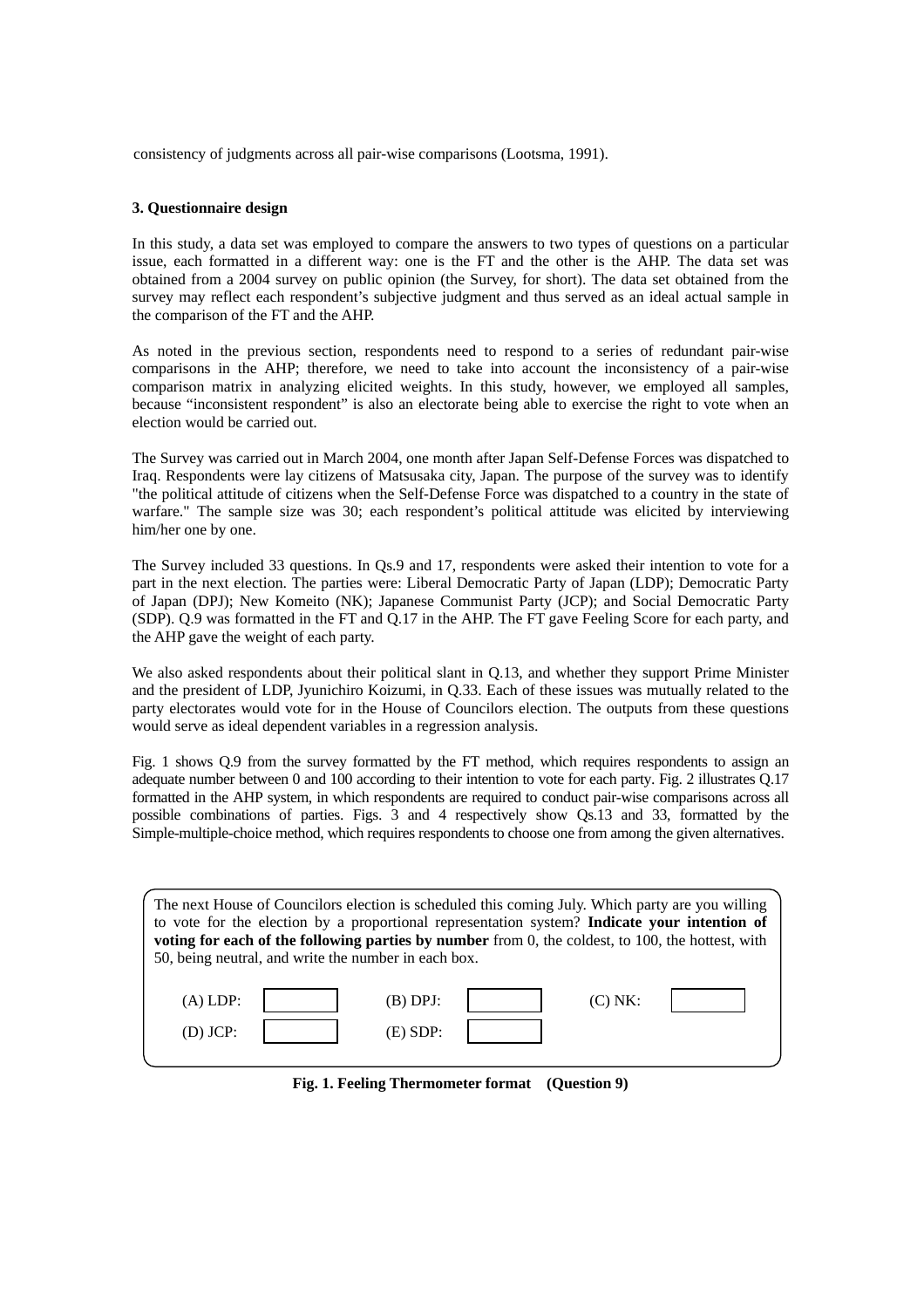The next House of Councilors election is scheduled this coming July. Which party are you willing to vote for the election by a proportional representation system? **Compare each of the following pair of the parties, and mark the place along the segment.**



**Fig. 2. AHP format (Question 17)** 

| alternatives, and write the letter in the box. | Which is your political slant, progressive or conservative? Choose 1 from among the 7 |  |
|------------------------------------------------|---------------------------------------------------------------------------------------|--|
| (A) Progressive                                | (B) Slightly progressive                                                              |  |
| (C) Neutral                                    | (D) Slightly conservative                                                             |  |
| (E) Conservative                               | (F) DK                                                                                |  |
|                                                |                                                                                       |  |

# **Fig. 3. Question 13**

Do you support Prime Minister Koizumi? Choose 1 from among the 4 alternatives, and write the letter in the box.

(A) Support (B) Do not support

(C) DK

**Fig. 4. Question 33** 

#### **4. Results**

In this section, based on the weight of each alternative derived from the AHP, we analyze responses to the FT-formatted questions of the Survey.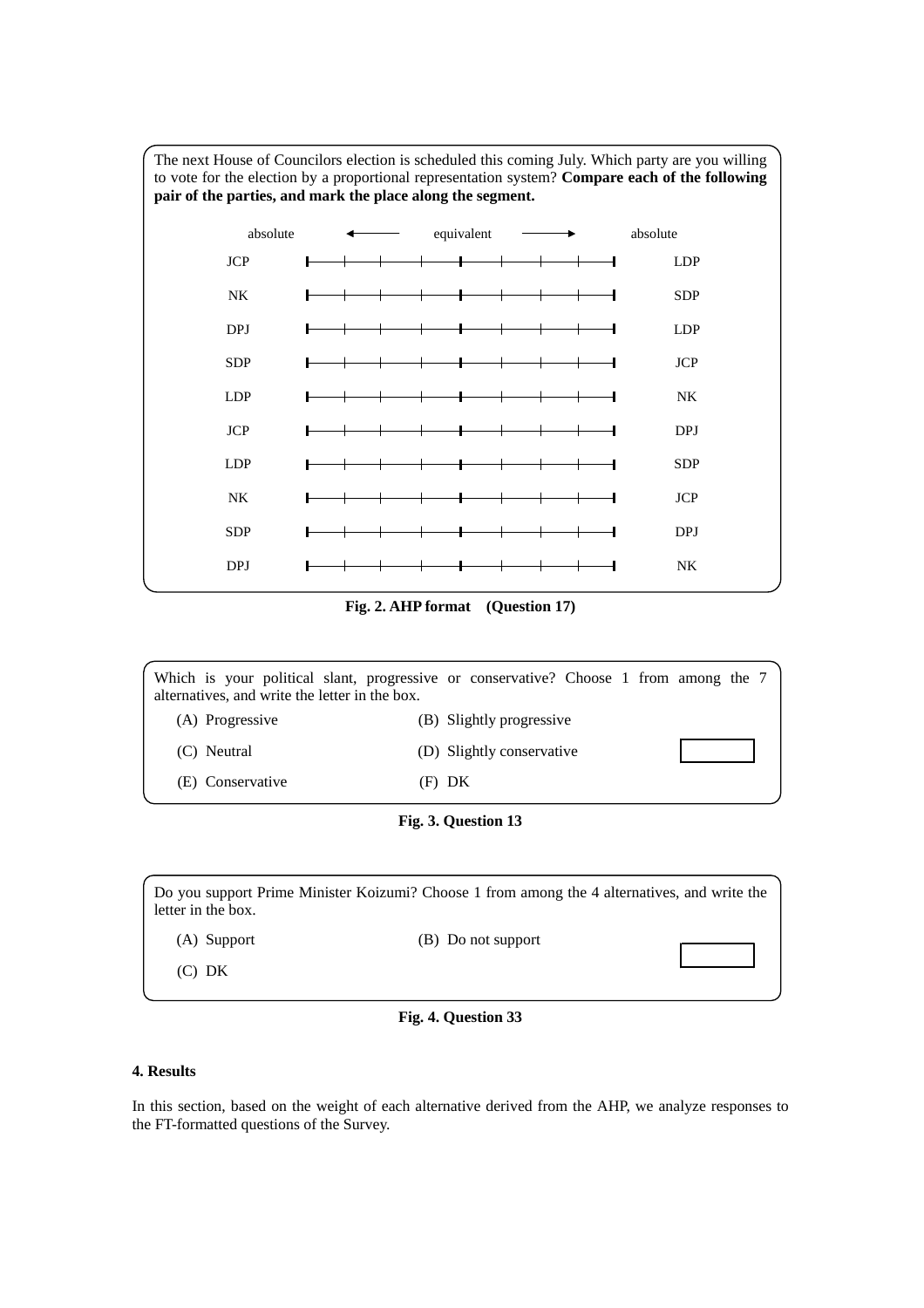## **4.1 Comparison of aggregated rankings between the FT and the AHP**

First, we focus on the difference of the aggregated ranking of alternatives between the FT and the AHP; in particular, the average of Feeling Score for each party obtained from the FT formatted question and that of the weight of each party derived from the AHP formatted question are compared. Since both rankings reflect the entire trend concerning each party of a population, they are likely to produce similar results.

Table 1 summarizes the results of two questions, Qs.9 and 17, from the Survey. The numbers in the first and the third rows are the average of Feeling Score and that of the AHP-based weight of each party aggregated across each response to the FT and the AHP, respectively. The last row represents the correlation coefficients between Feeling Score and the weight of each party among all respondents.

| Average                        | LDP     | DPJ     | NΚ      | <b>JCP</b> | <b>SDP</b> |
|--------------------------------|---------|---------|---------|------------|------------|
| Feeling Score (FT)             | 53.6    | 66.6    | 19.2    | 14.4       | 14.2       |
| Ranking                        |         |         |         |            |            |
| Weight (AHP)                   | 0.34662 | 0.38969 | 0.08945 | 0.08007    | 0.09417    |
| Ranking                        |         |         | 4       |            |            |
| <b>Correlation Coefficient</b> | 0.81257 | 0.72848 | 0.77450 | 0.77443    | 0.75042    |

**Table 1. Aggregated Feeling Score and weight of each party** 

As shown in Table 1, Feeling Scores and the weights of the AHP imply that the most and the second most favored party among respondents are DPJ and LDP, respectively; both the FT and the AHP clearly identify the top 2 parties. On the other hand, the ranking for the remaining parties, NK, JCP and SDP, are different, even though the difference of Feeling Score or the weight of each party among those parties is quite small. Indeed, the correlation coefficients between Feeling Score and the weight of each party are high on some level. As a result, answers on the FT and on the AHP do not necessarily coincide, which yields a different aggregated ranking of alternatives. Both the FT and the AHP, however, produced similar results, and they overall seem to specify respondents' preference for parties in the choice of House of Councilors election.

## **4.2 Comparison of**  $R^2$ **s in regression analyses between the FT and the AHP**

Next, we evaluate the effectiveness of each method in terms of its ability as independent variables in regression analysis; in particular, we formulate four regression models and compare  $R^2$ s. In the evaluations, as independent variables, we employ Feeling Score and the weight of each party except for those of the Social Democratic Party (SDP), because the party was minority group (The number of the member of House of Councilors was; LDP: 116, DPJ: 70, NK: 23, JCP: 20 and SDP: 5, as at the Survey was carried out. (March 2004)). Insofar as dependent variables, based on Quantification Theory I, we employ two variables; one is respondent's political slant (Q.13) in Regression Models 1 and 2, and the other is whether respondent supports Prime Minister Koizumi or not (Q.33) in Regression Models 3 and 4. As can be seen in Fig. 3, we offered six alternatives including "Don't Know" answer in Q.13. Among those alternatives, we set "Progressive" or "Slightly progressive" as 0, and "Conservative" or "Slightly conservative" as 1 in the Regression Analysis A. In the same way as for Regression Analysis A, we set "Support Koizumi" as 0, and "Do not support Koizumi" as 1, in Regression Analysis B. Thus, the actual regression models can be formulated as follows.

- $\bullet$  Regression Analysis A
	- $\triangleright$  dependent variables; Political Slant

"Progressive" or "Slightly progressive" = 0, "Conservative" or "Slightly conservative" = 1  $\triangleright$  regression equations;

Political Slant =  $a_1 + a_2 * FS_{\text{LDP}} + a_3 * FS_{\text{DPI}} + a_4 * FS_{\text{NK}} + a_5 * FS_{\text{ICP}} + e$  (regression model 1)<br>Political Slant =  $b_1 + b_2 * w_{\text{IDP}} + b_3 * w_{\text{DPI}} + b_4 * w_{\text{NK}} + b_5 * w_{\text{ICP}} + e'$  (regression model 2) Political Slant =  $b_1 + b_2 * w_{\text{LDP}} + b_3 * w_{\text{DPJ}} + b_4 * w_{\text{NK}} + b_5 * w_{\text{ICP}} + e'$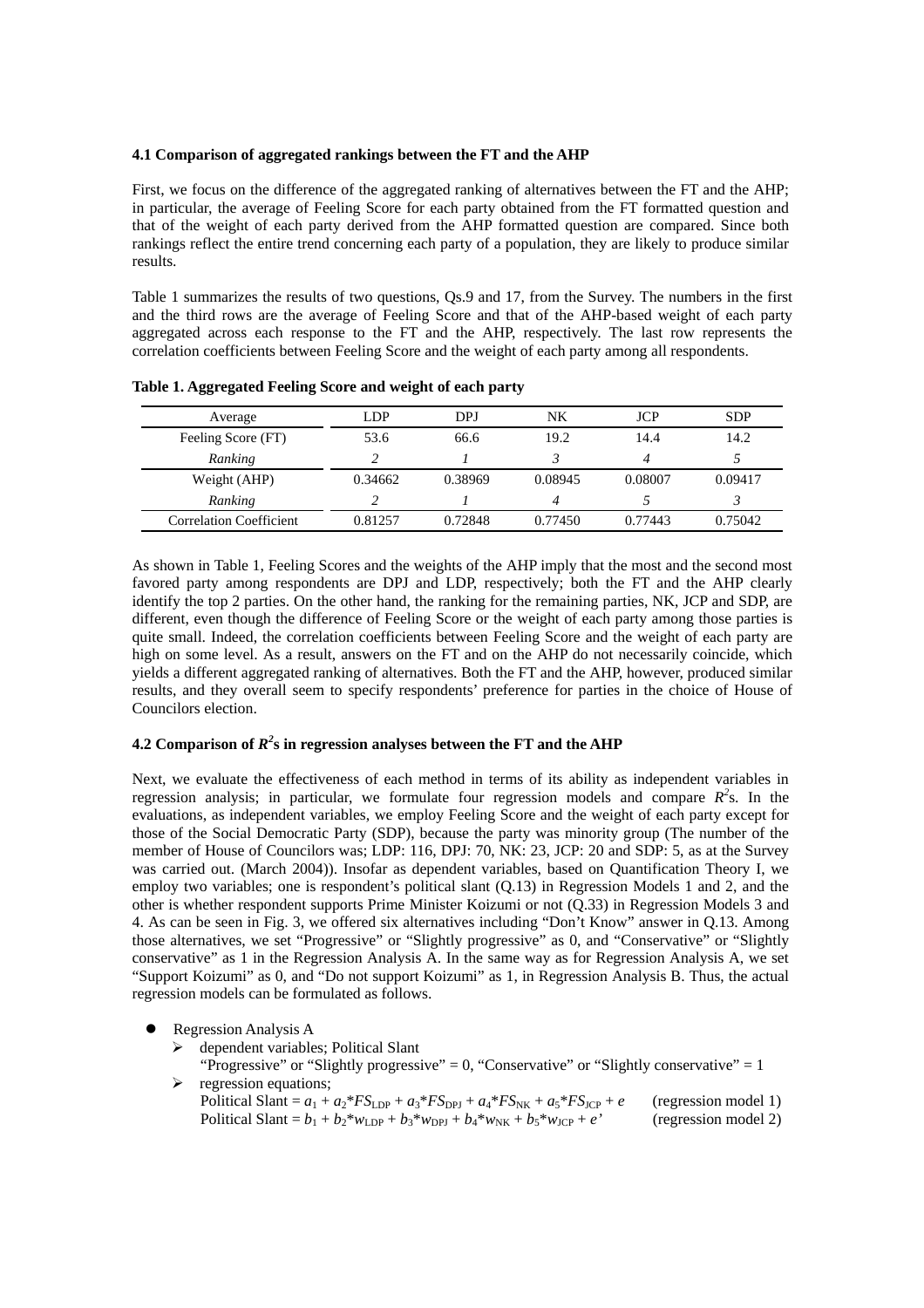Regression Analysis B

- ¾ dependent variables; Support Koizumi or not
- "Support" =  $0$ , "Do not support" = 1
- $\triangleright$  regression equations;  $Koizumi = c_1 + c_2 * FS_{LDP} + c_3 * FS_{DPI} + c_4 * FS_{NK} + c_5 * FS_{JCP} + e$  (regression model 3) Koizumi =  $d_1 + d_2 * w_{\text{LDP}} + d_3 * w_{\text{DPJ}} + d_4 * w_{\text{NK}} + d_5 * w_{\text{JCP}} + e'$  (regression model 4)

Table 2 summarizes the results obtained from Regression Analysis A. As can be seen in the table, the  $R^2$ s of regression models 1 or 2 are not large enough to predict respondents' political slant; respondent's intention for voting does not necessarily correlate with his/her political slant. By employing the weights derived from the AHP, however,  $R^2$  was improved from 0.23755 to 0.42850. Furthermore, focusing on the p-values, the degree of precision of the regression model 2 was higher than that of the regression model 1.

| Political slant                        | model 1 (Feeling Score)                               | model 2 (weight)<br>coefficient |  |
|----------------------------------------|-------------------------------------------------------|---------------------------------|--|
|                                        | coefficient                                           |                                 |  |
| constant                               | $***$<br>1.48488                                      | ***<br>1.35099                  |  |
| <b>LDP</b>                             | **<br>$-1.58819$                                      | ***<br>$-0.00968$               |  |
| DPJ                                    | $\ast$<br>$-0.51939$                                  | *<br>$-0.00175$                 |  |
| <b>NK</b>                              | $\ast$<br>$-0.45019$                                  | **<br>$-0.00330$                |  |
| <b>JCP</b>                             | $\ast$<br>$-1.62317$                                  | **<br>$-0.00642$                |  |
| $N = 25$                               | $R^2 = 0.23755$<br>$SE = 0.48460$                     | $SE = 0.41955$<br>$= 0.42850$   |  |
| n volue: $0.05 \times n \times 0.11$ * | $0.01 \times p \times -0.05$<br>$n \angle$ 0.01 $***$ |                                 |  |

**Table 2. Results of Regression Analysis A (models 1 and 2)** 

p-value:  $0.05 < p \le 0.1$ : \*,  $0.01 < p \le 0.05$ : \*\*,  $p \le 0.01$ :

Table 3 summarizes the results obtained from Regression Analysis B. As shown in the table,  $R^2$ s are relatively larger that those of the Regression Analysis A; whether respondent supports Prime Minister Koizumi or not can be predicted on some level based on regression models 3 or 4. By employing the weight derived from the AHP,  $R^2$  was again improved from 0.42293 to 0.51299. Furthermore, focusing on the p-values, the degree of precision of the regression model 4 was higher than that of the regression model 3.

| Support Koizumi                     | model 3 (Feeling Score)                               | model 4 (weight)<br>coefficient |  |
|-------------------------------------|-------------------------------------------------------|---------------------------------|--|
|                                     | coefficient                                           |                                 |  |
| constant                            | $\ast$<br>$-0.05558$                                  | **<br>$-4.22262$                |  |
| <b>LDP</b>                          | **<br>0.00918                                         | ***<br>5.29983                  |  |
| DPJ                                 | *<br>$-0.00148$                                       | **<br>4.09808                   |  |
| NK                                  | $***$<br>0.00481                                      | ***<br>6.46932                  |  |
| <b>JCP</b>                          | *<br>0.00125                                          | ***<br>9.04207                  |  |
| $N = 17$                            | $SE = 0.45130$<br>$R^2 = 0.42293$                     | $SE = 0.41459$<br>$t = 0.51299$ |  |
| $0.05 < n < 0.1 \cdot$ *<br>n value | $n \angle$ 0.01 $**$ *<br>$0.01 \times n \times 0.05$ |                                 |  |

| Table 3. Results of Regression Analysis B (models 3 and 4) |  |  |
|------------------------------------------------------------|--|--|
|------------------------------------------------------------|--|--|

p-value:  $0.05 < p \le 0.1$ : \*,  $0.01 < p \le 0.05$ : \*\*,  $p \le 0.01$ :

The FT method overall seem to be a good option for designing questionnaires because it assures respondents expressing their preferences for all alternatives, and it enhances the degree of freedom in answering questions for respondents. Therefore, many researchers, especially in political science field, have widely employed the FT in their survey questionnaires. Insofar as our survey is concerned, however, Feeling Scores may not be effective in predicting respondents' preferences. Either in Regression Analysis A or B,  $R^2$ s based on the FT were not large enough to predict respondents' preferences. On the other hand, the results of this section imply that the AHP could quantify respondents' preferences in terms of the distribution of the weight of each alternative; by employing weights of the AHP,  $R^2$ s in regression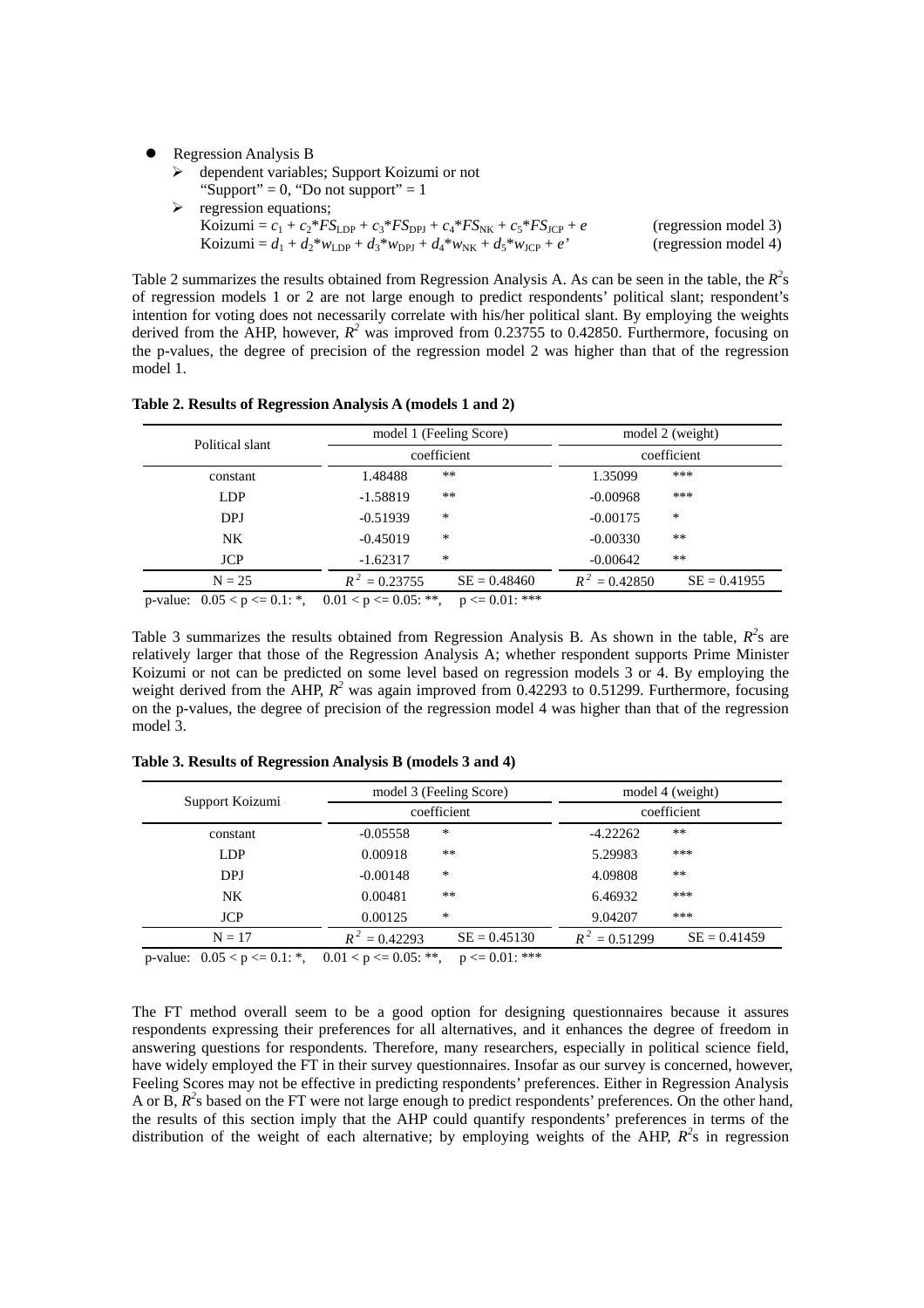analyses were improved from the use of Feeling Scores. Since Feeling Score measures the feeling for parties and the weight of the AHP measures the preference for parties, we cannot simply compare these  $R<sup>2</sup>$ s and conclude that the weight is the better explainer than Feeling Score. The weights derived from the AHP, however, could be conjectured to function better as independent variables in regression analyses than Feeling Scores.

## **5. Concluding Remarks**

Questionnaire design is one of the most controversial issues among survey researchers because how respondents are asked questions has a great effect on the results. One political scientist conducting a public opinion poll has remarked that different question formats yield different results, even though they are asking about the exact same content. Therefore, various ways of asking have been proposed and evaluated to date, from the perspective of appropriateness for representing each respondent's perception. In particular, the ranking method, the rating method and the multiple-choice method have often been compared and have generated much discussion. Among the aforementioned methods, the Feeling Thermometer method has been widely used because of its ease for respondents to answer and its ease in identifying for the researcher the respondents' concerns for all alternatives

In this study focused on survey research in which the questions asked of respondents involved issues (e.g., which party do respondents vote for), we examined the effectiveness of the Feeling Thermometer method by using the weight of alternatives elicited from the Analytic Hierarchy Process. The results were: (1) the Feeling Thermometer method and the AHP yielded a similar aggregated ranking of alternatives; (2) in regression analyses, Feeling Scores may not be effective in predicting respondents' preferences, while the weight derived from the Analytic Hierarchy Process could predict their preferences on some level. These results provide some evidence that the Feeling Thermometer method might provide erroneous information and thus would not be appropriate for measuring human perception in the use of questionnaire design of survey research.

## **References**

Aupetit, B. and Genest, C. (1993), On Some Useful Properties of the Perron Eigenvalue of a Positive Reciprocal Matrix in the Context of the Analytic Hierarchy Process, *European Journal of Operational Research* 70, 263-268.

Inglehart, R. and Abramson, P. (1993), Values and Value Change of Five Continents, *paper presented at the 1993 Annual Meeting of the American Political Science Association*. *Washington D.C.*, *September* 1-5.

Lootsma, F.A. (1989), Conflict Resolution via Pairwise Comparison of Concessions, *European Journal of Operational Research* 40, 109-116.

Lootsma, F.A. (1991), Scale Sensitivity and Rank Preservation in a Multiplicative Variant of the Analytic Hierarchy Process, *Delft University of Technology, Report of the Faculty of Technical Mathematics* 91(20).

Murphy, C.K. (1993), Limits on the Analytic Hierarchy Process from its Consistency Index, *European Journal of Operational Research* 65, 138-139.

Nikaido, F. (1968), *Convex Structures and Economic Theory*. Academic Press, London.

Saaty, T.L. (1977), A Scaling Method for Priorities in Hierarchical Structures, *Journal of Mathematical Psychology* 15, 234-281.

Saaty, T.L. (1980), *The Analytic Hierarchy Process*. McGraw-Hill.